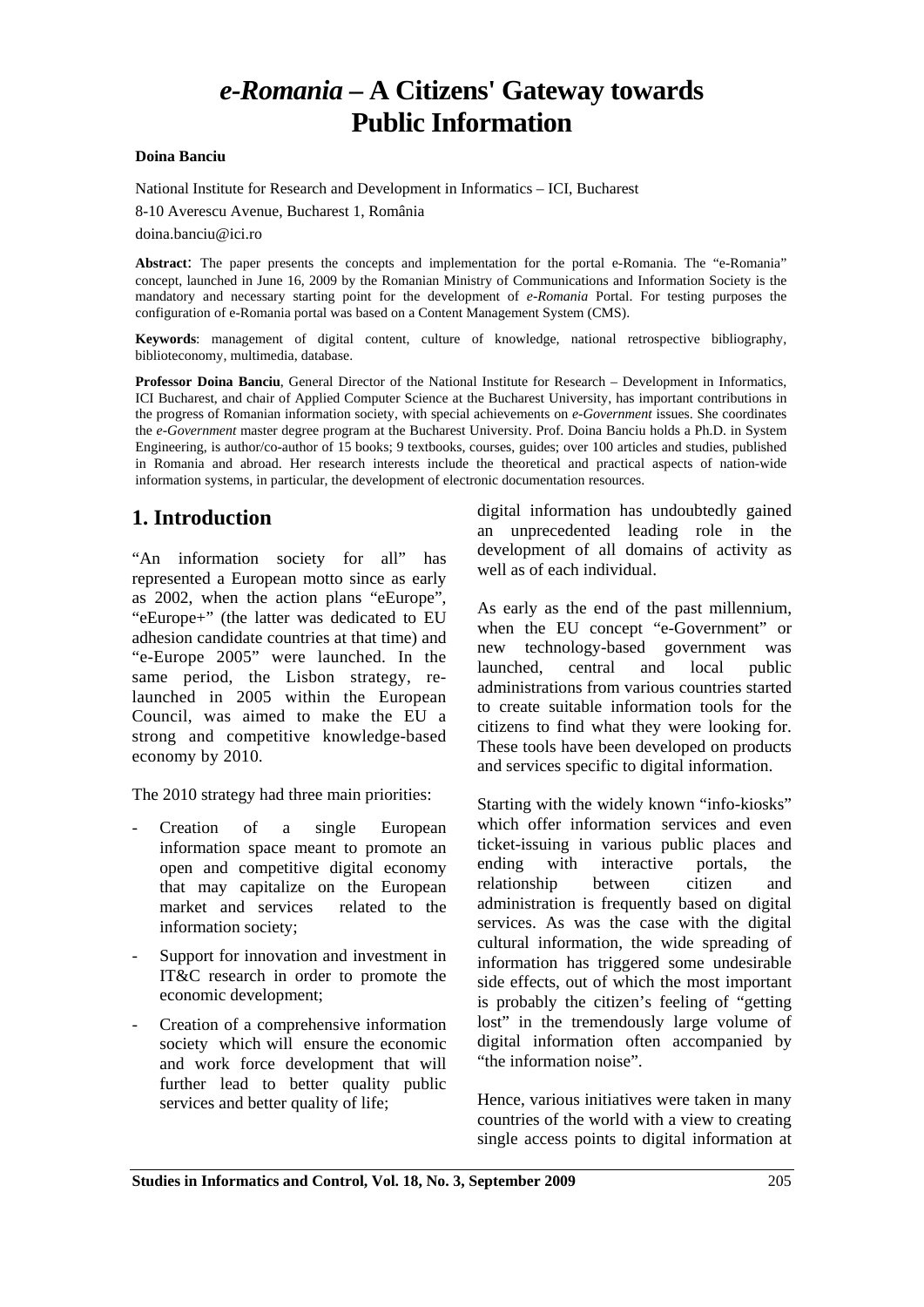national level (e-Austria [2] initiative or e-Mexico Portal [3], etc.).

## **2. e-Romania Concept**

In Romania, in the recent years, the public administration, libraries, museums, tourism offices, church organizations, etc. have developed their own web sites which comprise a significant volume of digital information. The previously mentioned effects of "getting lost and informational noise" have started to show up frequently for the Romanian users as well when they look for information in the Romanian language. Therefore, setting up a unitary portal of single access to the digital information in Romania represents an initiative that has been necessary in Romania for so long.

The "e-Romania" concept, launched in June 16, 2009 by the Romanian Ministry of Communications and Information Society is the mandatory and necessary starting point for the development of *e-Romania* Portal. The creation of *e-Romania* Portal proves to be an elaborate work which entails significant time and resources as well as relevant professional competence on at least two levels:

- information technology competency that may enable the development of e-Romania Portal, and
- competency on the digital content.

Competency in information technology can be ensured with certainty by companies that activate in IT&C area, while the Ministry for Communication and Information Society (MCIS) is supposed to manage the whole quality system for the central public administration, which has, by law, abilities to coordinate activities in the field of information technology.

Competency regarding the digital content is an issue that concerns all digital information suppliers appointed. It is obvious that, for instance, the local administration of a given county has to take responsibility for the content published on the e-Romania portal.

*ICI* has been involved in designing the concept for the e-Romania portal as a result

of numerous research and development projects conducted by this institute since 2000. Thus, competency in IT&C fields, forged ahead by these projects has been directly reflected in the e-Romania system, proving once more, that "products" of research activity can be used at any moment given that will and determination are shown.

### **3. e-Romania Implementation**

For testing purposes the configuration of e-Romania portal was based on a Content Management System (CMS). This system allows organizing, controlling and publishing of documents or any other type of content (images, multimedia resources). Such a solution was employed given the facilities a CMS offers:

- importing and generating documents and multimedia material;
- identification of key-users and their role in the process of content management;
- ability to assess roles and responsibilities to different types of content;
- ability to follow up and organize several versions of the same type of content;
- ability to publish the content into a library (relational database) that can process inquiries from users based on vary criteria;
- editable content including WYSIWYG (what you see is what you get) tools, allowing authorized users to create and edit types of content;
- templates that can be personalized;
- possibility of extending the functionality using plug-ins or modules;

The system runs on an Apache server offering controlled access for different types of users such as administrators, editors, content creators. The content upload can be achieved through a web interface upon login (ID and password protocol). Creators upload the content into the system; editors accept it or reject it, than arrange the layout for the site. The chief editor is responsible for publishing the content on the site. All these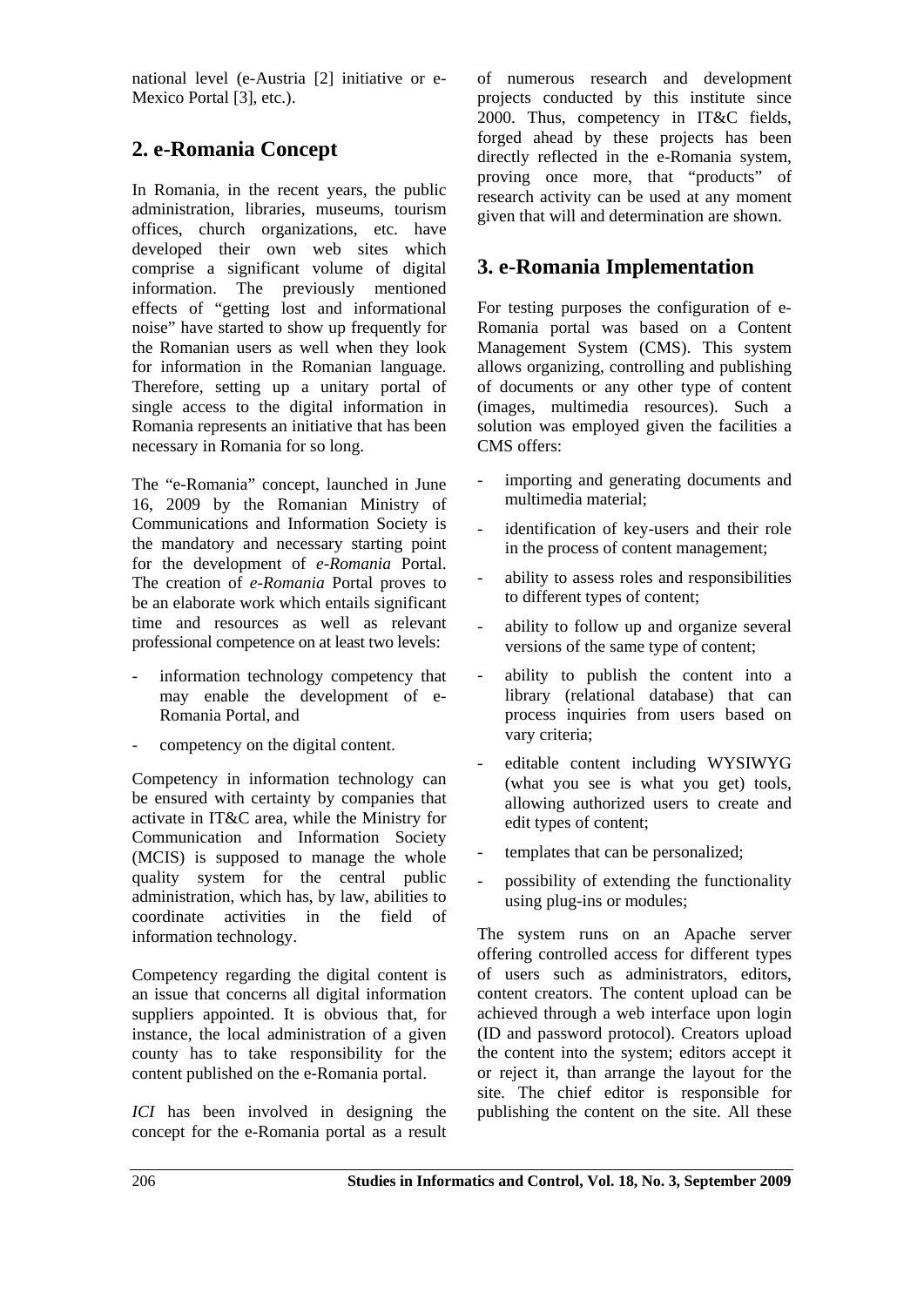operations can be tested in the test version of e-Romania.

The system uses for database processing MySQL and PHP (Hypertext Preprocessor) [1]. Data is "compiled" in html pages and transformed using CSS (Cascading Style Sheets – standard for formatting elements within an HTML document).

With these characteristics as a starting point, a testing system has been set up, aiming to verify the functions that need to be provided within the e-Romania portal. The framework is presented in Figure 1.

The system will have all functions previously presented, and, in addition a highperformance security module dedicated to protect against data breach.

The e-Romania portal, as concept, will provide two categories of information, each corresponding to a different execution level:

- National level information of general interest, broad enough to allow shifting to a different degree of details;
- Regional level connected portals detailed information of regional interest (county, city).



**Figure 1.** e-Romania portal – concept design

For a timely response the system has two cache levels, one internal on site, avoiding interrogation of MySQL [10] database on each inquiry, and one for the Apache server.

The platform has three-level architecture:

- **Interface**
- Relational coding
- **Database**

Presently, the system is functional and installed on a dedicated server at *ICI* Bucharest. This is going to operate until the whole e-Romania system has been functional.

The structure of the portal is a hierarchical one, from the national to the regional level, as well as, an opened one, so it allows input of new subjects of interest, depending on the evolution of the content.

Presently, for testing purposes, the main interface of e-Romania portal uses only Romanian language. The structure of the portal is presented in Figure 2.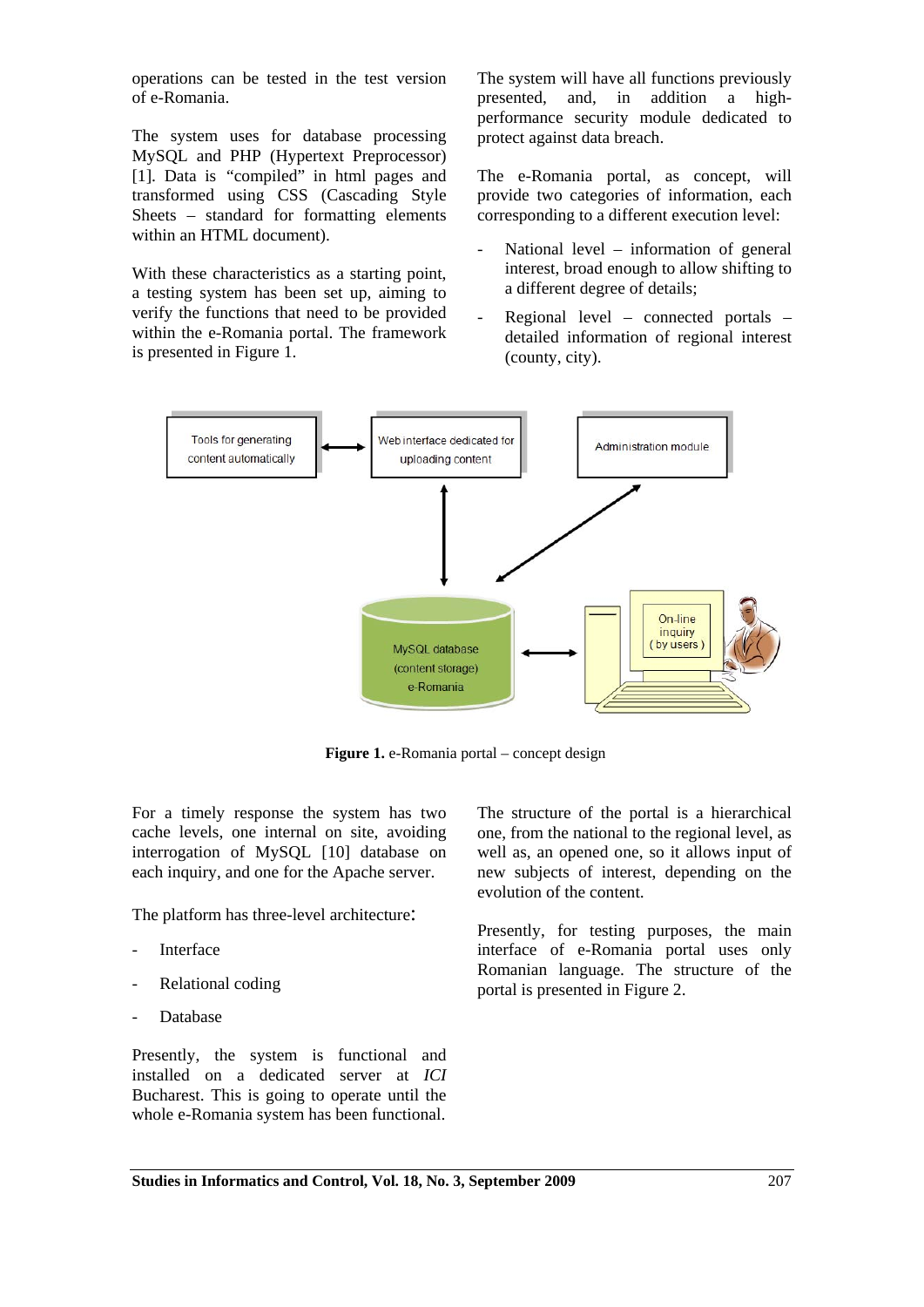

**Figure 2**. e-Romania portal

Some of the main topics and part of the information structure are presented below:

- Home
- **About Romania** 
	- ¾ Etymology, National Symbols, Romanian History
	- $\triangleright$  Geography
	- $\triangleright$  Demography
	- $\triangleright$  Economy
	- **Culture** 
		- Language and literature, humor
		- $\diamond$  Arts and cinematography
		- $\Diamond$  Traditions and beliefs
		- $\Leftrightarrow$  Artists
		- $\Diamond$  Monuments and Architecture
	- $\triangleright$  Government
		- $\diamond$  Politics and administration
		- $\Diamond$  Prefectures
		- $\diamond$  Judicial system
		- $\Diamond$  Foreign policies
		- $\Diamond$  National defense
- e-Government
	- $\triangleright$  Citizen
	- $\triangleright$  Companies
	- $\triangleright$  Employment
	- $\triangleright$  Statistics
- e-Religion
	- $\triangleright$  History of Christianity in Romania
	- $\triangleright$  Religious cults in Romania
- $\triangleright$  The Church and the State
- $\triangleright$  Churches and Monasteries
- e-Business
	- ¾ Macro-Economy
	- $\triangleright$  Business environment
	- $\triangleright$  Small and Medium Enterprises
- e-Culture
	- $\triangleright$  Virtual Libraries
	- $\triangleright$  Virtual Museums
	- $\triangleright$  Virtual Galleries
	- $\triangleright$  Virtual Performances
- **E** e-Education
	- $\triangleright$  Legislation
	- $\triangleright$  Services
- e-Justice
	- $\triangleright$  Legislation
	- $\triangleright$  Services
- e-Environment
- e-Involvement
- e-Healthcare
	- $\triangleright$  Legislation
	- $\triangleright$  Services
- $\blacksquare$  e-Sport
- **E** e-Transportation  $\blacktriangleright$  Legislation
	- $\triangleright$  Services
- e-Tourism
- $\triangleright$  Services
- e-Prefecture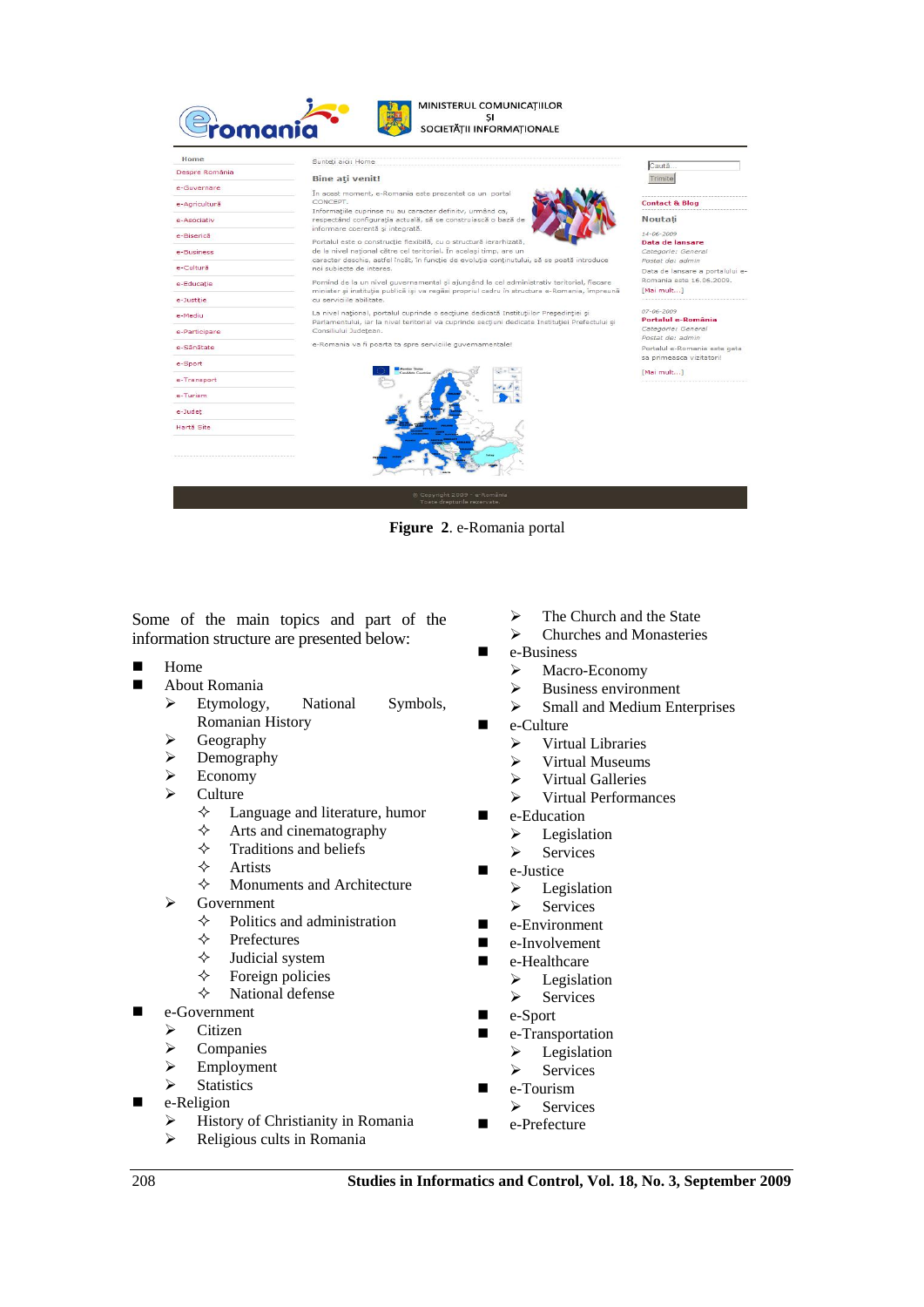Generally, the provisionary execution stages are as follows:

1. Define the structure of the e-Romania portal and outlining the "access points" in the main menu (national level).

2. Identify the official portals of the administrative apparatus, centrally and regionally, eliminating redundancies (if such cases occur) and ensuring that each piece of information has its unique location.

3. Define the structure of connected portals (county, city) and the "subject points", broad enough to allow description of specific activities. The system will allow input of new subjects (topics) if such cases occur.

4. Establish categories of data to appear on the national level of the portal and means of collecting / introducing data in such way so information would be coherent, consistent and official for the main menu related to the structure and the defined degree of detail.

5. Establish the generic information for the regional level; "the structuring of the content" for each of the administrative regional units (area, cities, geographical position, etc.) as to ensure consistency of the information.

6. Define the ways of access – links, starting points, number, and structure of information referred to.

7. Estimate the volume of information and the technical resources (servers, software, license), as to ensure the necessary technical background needed for the proper functioning of the portal.

8. Ensuring a high level of security.

The final technical solution for e-Romania portal will be settled by the end of 2009, within a project financed by MCIS, known as "e-Romania Strategy". Aside from the IT&C solutions it is necessary to elaborate definite procedures regarding the data exchange methods and the responsibilities regarding the content.

All details concerning implementation will be set within the project mentioned above, from which details it must emerge both, the managing framework, as well as the legal framework related to the very administration of the site.

Regardless of the technical solutions employed, the base structure for the portal will be as presented in Figure 3.



**Figure 3**. The base structure of e-Romania portal

**Studies in Informatics and Control, Vol. 18, No. 3, September 2009** 209